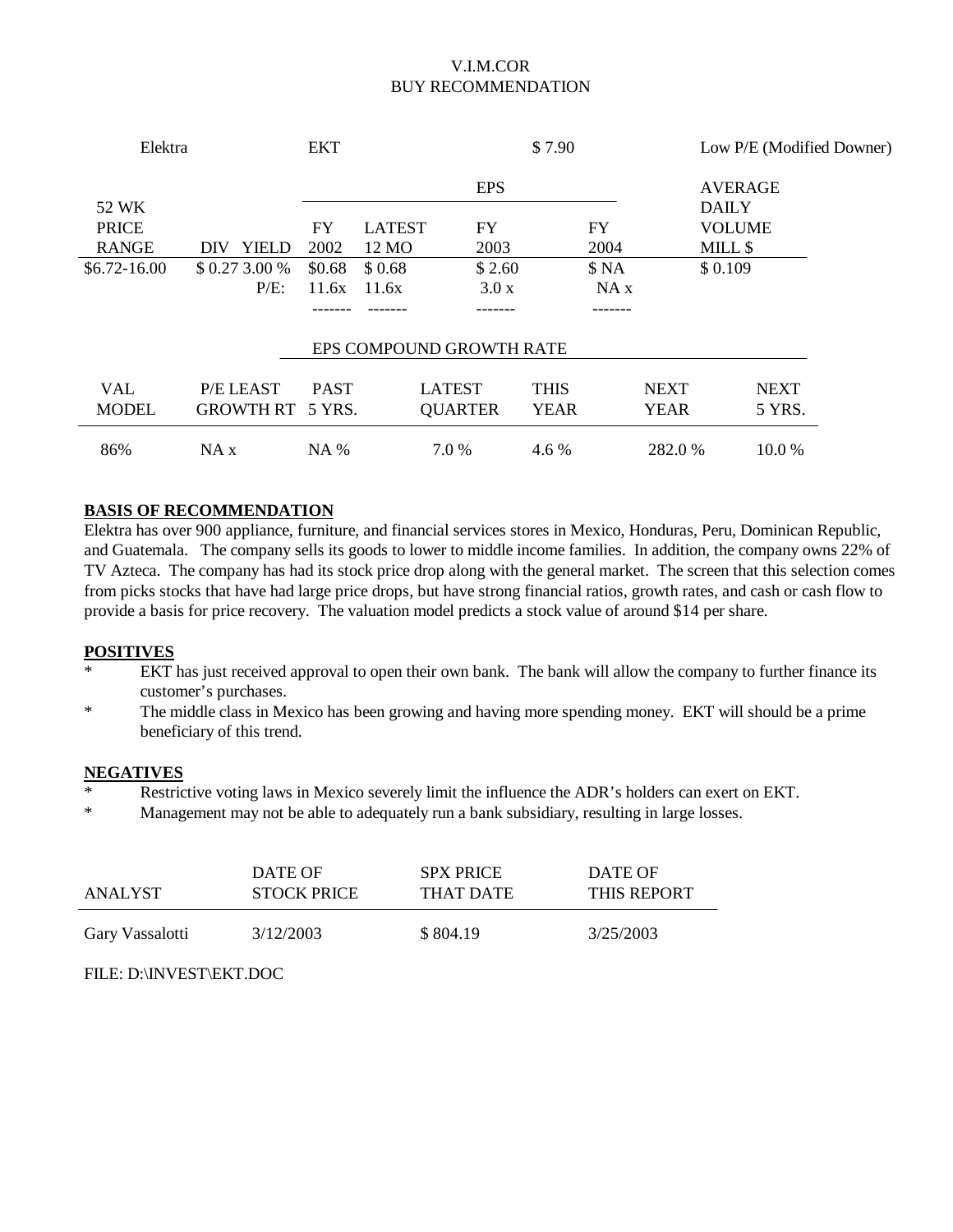# **GRUPO ELEKTRA**

This is a special situation company from a screen that I have been developing over the past 5 years. I have found that most of the companies this screen finds begin to move up in price very quickly. As a result, this is an abbreviated report.

Grupo Elektra came up on the screen that looks for companies that are 50% or more below their yearly high, have strong cash or cash flow, and have strong liquidity and risk ratios.

In addition, these firms must be in the top third of expected returns when compared to the S&P 500's constituent companies expected returns. EKT passes all of these parameters.

# **Products Offered:**

EKT offers large variety of products in its stores. Some of the products are produced or serviced by the companies controlled by the major shareholders of EKT.

These products include: electronics, household appliances and furniture.

Other products offered include: Computers and access to Internet through **TODITO**, Photo processing services through **FOTOFACIL**, two-way paging services through **MOVIL@ACCESS**, wireless phones and air time through **UNEFON** and high- speed access to Internet through **TELECOSMO**. Financial services include **CREDIMAX** (consumer credit), **DINERO EN MINUTOS** (money transfers from USA to Mexico), **DINERO EXPRESS** (money transfers within Mexico), **MILENIA** (extended warranties) and **GUARDADITO** (savings accounts).

# **Conclusion:**

This should be considered a value play, although somewhat more risky due to the effects of currency fluctuations and their effects on earnings and ADR pricing.

These shares may recover in price quickly, or they could take a year or two.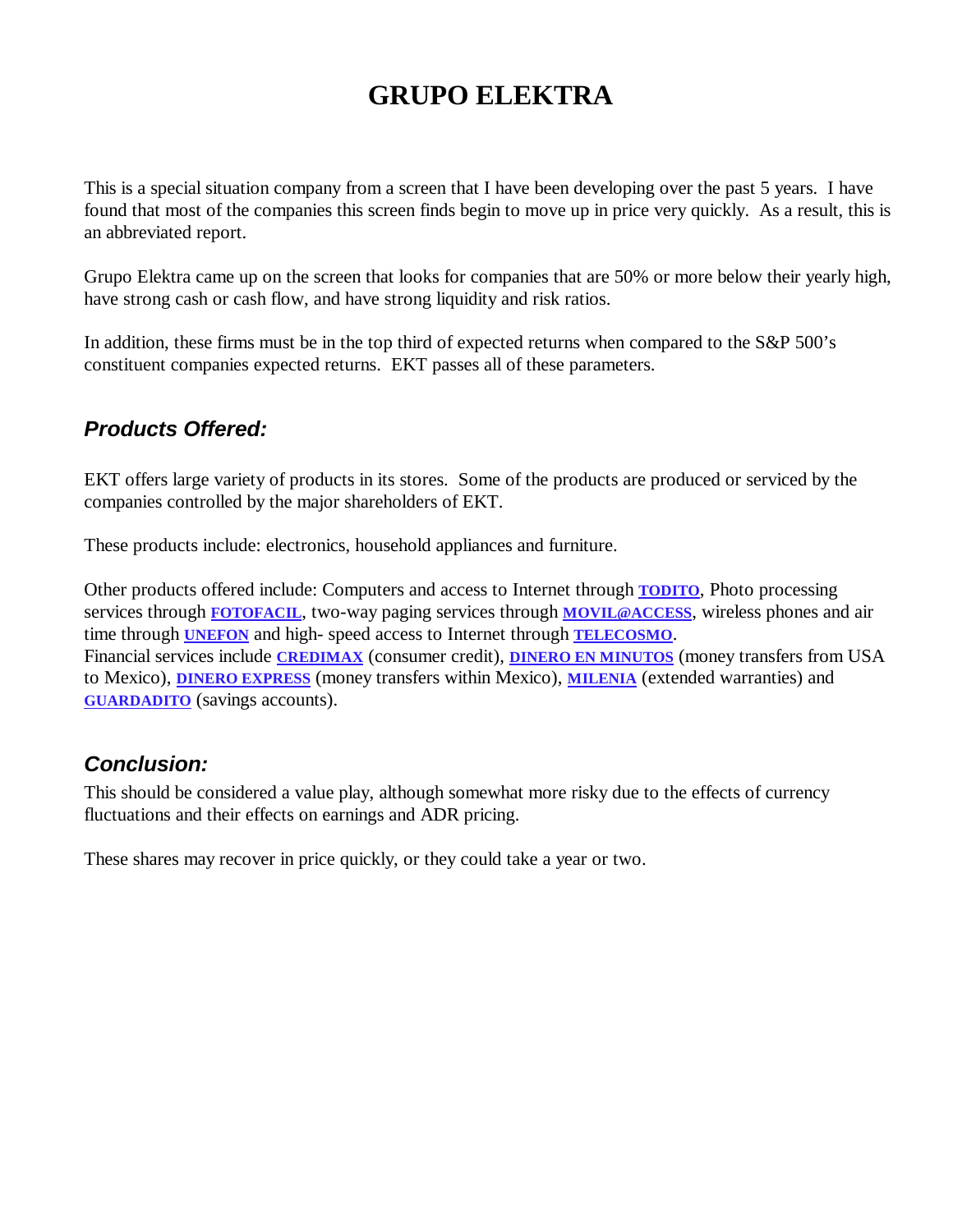

| Capital Structure, as of               | 9/30/02    | 1992 | 1003 | 1994        | 1995   | 1998  | 1997   | 1998   | 1990       | 2000   | 2001   |                         |
|----------------------------------------|------------|------|------|-------------|--------|-------|--------|--------|------------|--------|--------|-------------------------|
| Computer & Electronics Retai<br>Sector |            |      |      | 111         | 1.02   |       | 398    | 257    | 3.23       | 4.24   | 4.67   | Researces Per Share     |
| <b>Total Debt</b>                      | \$503.13   |      |      | 0.12        | 0.13   |       | 0.43   | $0-17$ | <b>L37</b> | 0.49   | 0.56   | <b>Cash Flow/Share</b>  |
| ST Debt                                | \$146.46   |      |      | 0.10        | 0.11   | 0.22  | 0.34   | 0.06   | 0.24       | 0.32   | 0.34   | Earnings/Share          |
| <b>Insider Holdings</b>                |            |      |      | 0.00        | 0.04   | 0.06  | 0.12   | 0.10   | 0.10       | 0.12   | 0.13   | Div's/Share             |
| <b>Inst Holdings</b>                   |            |      |      |             |        |       |        |        |            |        |        | Cap Ex/Share            |
| Mkt Cap                                | \$3,417.94 |      |      | 0.47        | 0.46   |       | 1.86   | 1.DB   | 1.30       | 1.51   | 1.78   | <b>Book Value/Share</b> |
|                                        |            |      |      | 359.14      | 359.14 |       | 238.78 | 356.59 | 366.19     | 362.09 | 364.58 | <b>Common Out</b>       |
|                                        |            |      |      | 333         | 41.2   | 2927  | 393    | 174.0  | 27.2       | 3331   | 22241  | Ang Ann P/H             |
|                                        |            |      |      |             |        |       | 1.02   | 3.82   | 0.59       | 0.82   |        | <b>Rel P/H</b>          |
|                                        |            |      |      | <b>CLOT</b> | 0.16   | 0.48  | 1.32   | 0.55   |            |        | 1.68   | Div. Yeild              |
|                                        |            |      |      |             |        |       |        |        |            |        |        |                         |
|                                        |            |      |      | 398         | 367    | 555   | 772    | 916    | 1184       | 1534   | 1712   | Revs (\$mill)           |
|                                        |            |      |      | 44          | 43     |       | 93     | 32     | 95         | 141    | 184    | Net Inc.                |
|                                        |            |      |      | 1615        | 10.36  |       | 12.22  | 39.5%  | 12.88      | 0.51   | 32.01  | Tax Rate                |
|                                        |            |      |      | 9.77        | 10.60  | 13.94 | 10.34  | 2.34   | 6.97       | 7.56   | 7.34   | Net Profit Margin       |
|                                        |            |      |      | 9.96        | 5.61   |       | 23.22  | 67.48  | 34.16      | 53.1   | 63.2   | Long-Term Debt Ratio    |
|                                        |            |      |      | 23. L       | 23.5   |       | 180    | 58     | 17.4       | 212    | 19.3   | RCE                     |
|                                        |            |      |      | ŒП          | 38.2   | 28.4  | 35.8   | 161.7  | 42.5       | 35.9   | 39.1   | Pay Out Ratio           |